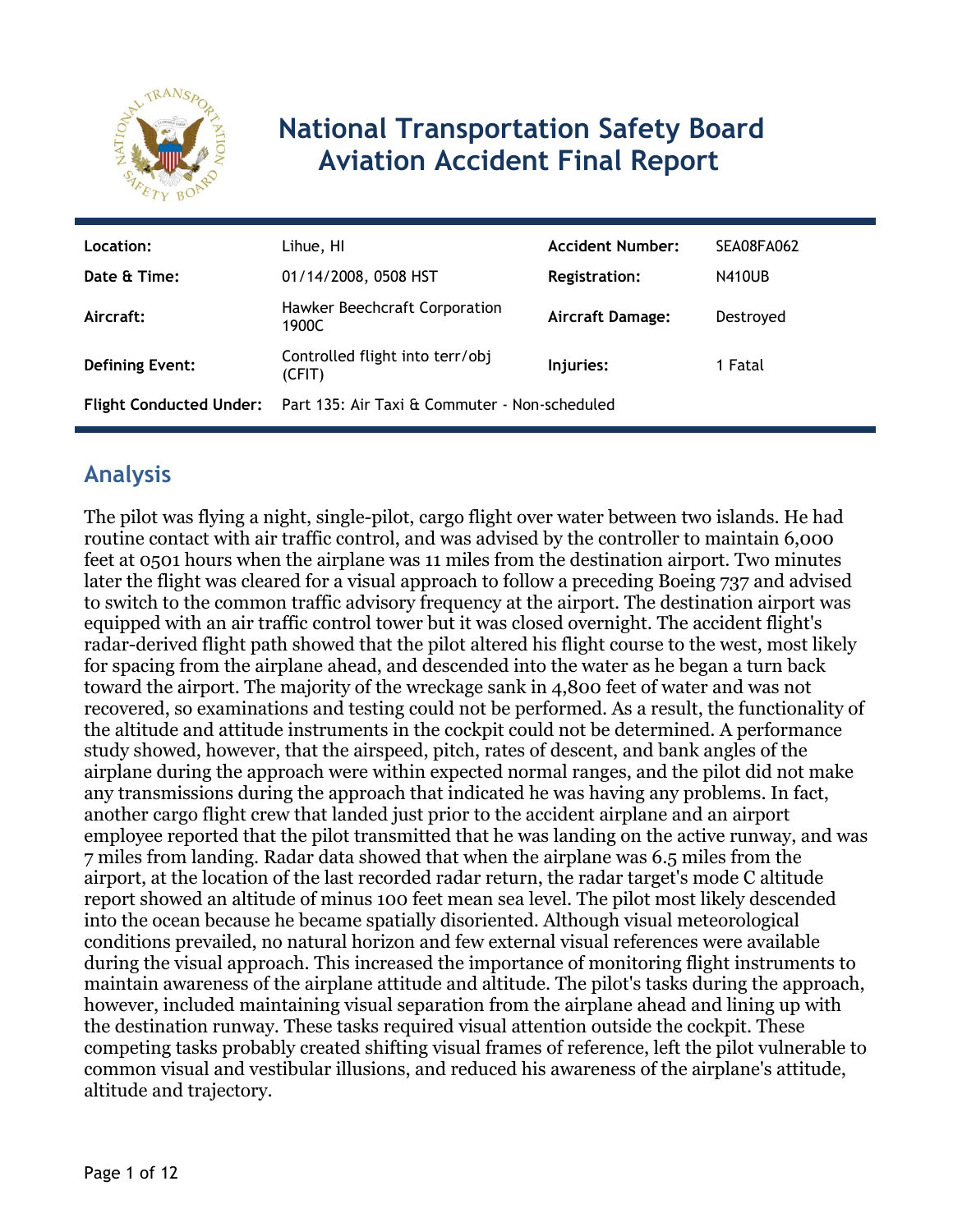## **Probable Cause and Findings**

The National Transportation Safety Board determines the probable cause(s) of this accident to be: The pilot's spatial disorientation and loss of situational awareness. Contributing to the accident were the dark night and the task requirements of simultaneously monitoring the cockpit instruments and the other airplane.

#### **Findings**

| Aircraft                    | Altitude - Not attained/maintained (Cause)                                                  |
|-----------------------------|---------------------------------------------------------------------------------------------|
| Personnel issues            | Spatial disorientation - Pilot (Cause)                                                      |
| <b>Environmental issues</b> | Equipment/operational - Effect on personnel (Factor)<br>Dark - Effect on personnel (Factor) |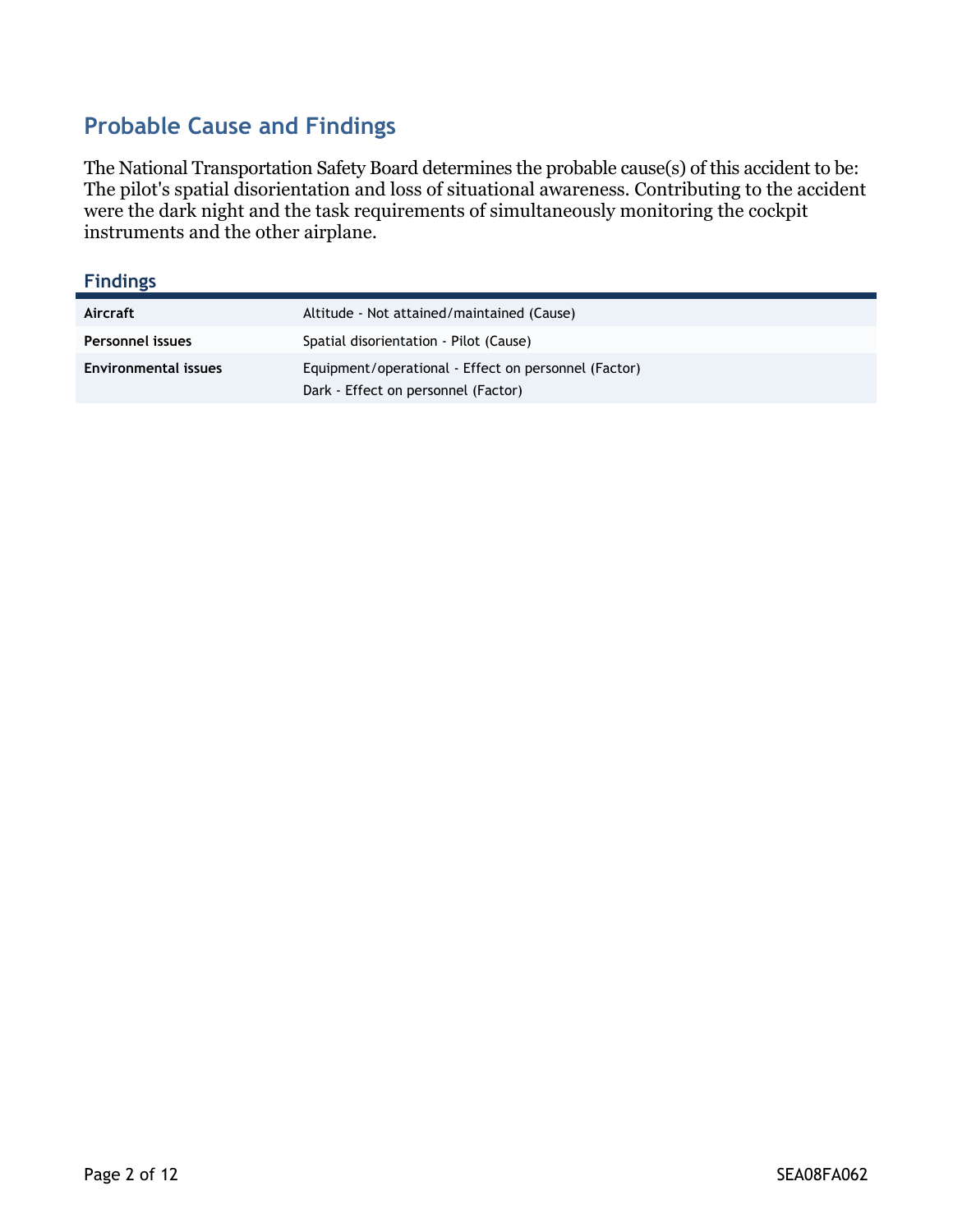## **Factual Information**

#### HISTORY OF THE FLIGHT

On January 14, 2008, at 0508 Hawaiian standard time, N410UB, a Hawker Beechcraft Corporation 1900C, was lost from radar over the ocean about 6.5 nautical miles south of the Lihue Airport, Lihue, Hawaii, located on the island of Kauai. Alpine Aviation Inc., doing business as Alpine Air, was operating the airplane as an on-demand cargo flight, AIP 253, under the provisions of 14 Code of Federal Regulations (CFR) Part 135. The airline transport pilot, who was not located, is presumed to have been killed, and the airplane was destroyed. Night visual meteorological conditions prevailed, and an instrument flight rules (IFR) flight plan had been filed. The flight departed Honolulu International Airport, Honolulu, Hawaii, on the island of Oahu, at 0443, and was destined for Lihue.

According to the operator, the pilot was making his first flight after coming off of a rest period. The purpose of the flight was to transfer mail to Lihue, with a return flight to Honolulu later that same day. The flight was scheduled to arrive at Lihue about 0515.

A Safety Board air traffic control specialist reviewed the air traffic control information surrounding the accident flight. The pilot contacted the Honolulu Control Facility (HCF) controller at 0443:23, and was later advised to climb to 10,000 feet mean sea level (msl). The pilot was then advised to contact approach. At 0449:08, the pilot contacted approach and advised that the airplane was climbing to 10,000 feet msl. At 0453:50, the flight crew of Aloha Airlines (AAH) 917 contacted the HCF controller and advised that they were climbing to 12,000 feet msl, and they could see the Beech 1900. They were advised to maintain visual separation with the Beech 1900, and cleared to proceed direct to Lihue.

At 0454:24, the AAH 917 flight crew requested to level off at 14,000 feet. About 4 minutes later, AIP 253 was instructed to descend at pilot discretion and maintain 2,000 feet. The controller verified that the pilot had Lihue weather, and provided him with the current altimeter setting. A few seconds later, the controller advised AIP 253 that he had traffic overtaking him and that he should expect a visual approach to follow the traffic.

At 0459:50, the HCF controller began providing the relieving controller a position relief briefing. After the relieving controller advised he had no questions about the briefing, the controller being relieved transferred control of the position. At 0501:08, the HCF controller instructed AIP 253 to maintain 6,000 feet, and the pilot acknowledged.

About 6 seconds later, the controller asked AAH 917 if they still had visual contact with AIP 253 and the AAH 917 crew indicated, "Yes, sir, he's, ah, no factor." AAH 917 was then cleared to 2,000 feet msl and told to maintain visual separation with AIP 253. At 0502:39, the HCF controller advised the AAH 917 crew to report the field in sight. The flight crew replied that they had visual contact with the airport. The HCF controller then cleared AAH 917 for a visual approach into Lihue airport, terminated radar services, and instructed the flight crew to change to the advisory frequency and report on the ground.

At 0503:30, the HCF controller instructed AIP 253 to, "Follow the Boeing 737, cleared visual approach to Lihue airport. Radar service terminated. Change to advisory frequency approved and report on the ground please." A few seconds later, the pilot replied, "OK, we'll follow him in visual approach and, ah, we're switching (unreadable). So long."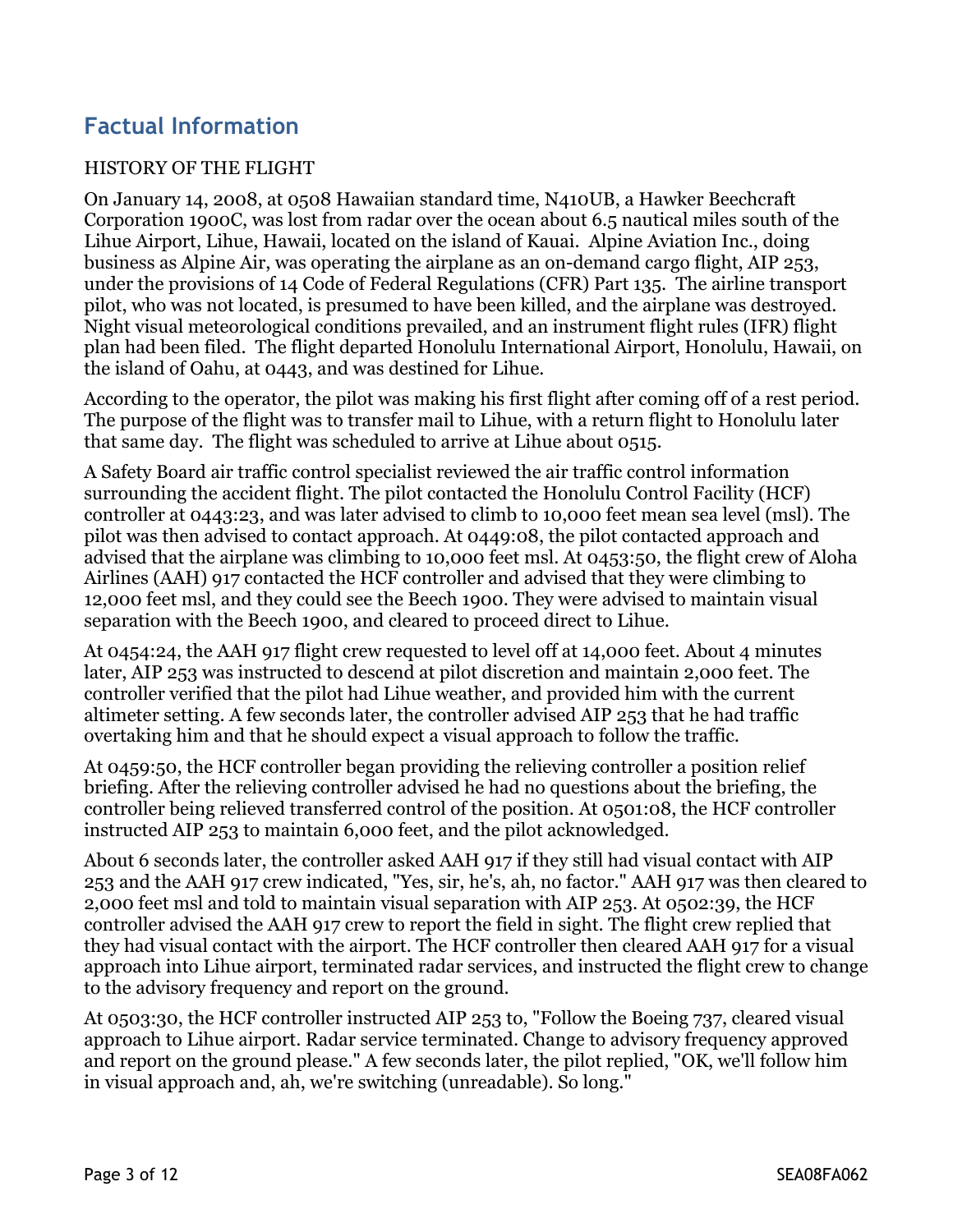At 0506:53, the HCF sector 2 (R2) controller called the sector 3 (R3) controller stating that he was monitoring the sector frequency and was ready to receive a position briefing in order to separate the two sectors. The R3 controller indicated that there were two visual approaches at Lihue.

At 0507:26, according to radar data, the minimum safe altitude warning (MSAW) aural and visual alarms activated on AIP 253 on the R3 controller's radar display for 32 seconds. The controller was not in contact with the pilot when the warning occurred, so the pilot was not advised of the MSAW alert. Thirteen seconds later, AAH 917 canceled the need for radar service inbound to Lihue. At 0507:58, AIP 253 was lost from radar about 6.5 miles southsoutheast of the airport, and the radar data showed an altitude of minus 100 feet mean sea level. At 0515:17 and 0518:06, the R2 controller attempted to reestablish contact with the pilot, but was unsuccessful.

The AAH 917 flight crew submitted a written statement. The captain reported that during the flight from Honolulu to Lihue, they were advised of an airplane overhead at 10,000 feet. They called the traffic "in sight" and were given a direct clearance to Lihue. They continued their climb to 14,000 feet and maintained visual separation with the other airplane. They accelerated to cruise speed, and were given a clearance to 10,000 feet. They were able to maintain visual separation with the other airplane as they passed it about the 3 o'clock position and a few miles laterally. They were approximately 40 miles from the Lihue airport when they were given a clearance to descend to 2,000 feet. They visually identified the airport approximately 25 miles from their current position and were given a visual approach to Lihue. Air traffic control advised them to contact the common traffic advisory frequency and they made position reports prior to landing. During their approach to landing, they heard Alpine Air come on the frequency and communicate his position from Lihue as, "15 southeast of the airport." The first officer later heard a position report from Alpine Air reporting, "...about 7 miles from the airport." There was no distress call on the frequency, nor was there any indication that there was a problem.

When they contacted air traffic control for departure, the captain said, "They asked us to look for a Beechcraft on the ground because they were still waiting for a cancellation from the aircraft." The captain reported that they saw an aircraft that appeared to be a Beechcraft on the ramp in the distance.

One of the assistant chief pilots for Alpine Air-Hawaii submitted a written statement. At 0623, the assistant chief pilot was notified that the airplane had not arrived in Lihue. He was about 8 minutes from landing at Honolulu and contacted HCF to ask about the whereabouts of the airplane. The HCF controller advised him that the flight plan had been canceled at 0515. After the assistant chief pilot landed, he confirmed with the Lihue ground crew that the airplane was not on the ground. He then contacted HCF and advised them that the airplane had not arrived at Lihue. HCF then reported that the AAH 917 flight crew had confirmed that the airplane was on the ground so the clearance was canceled, but that they did not receive a cancellation directly from the accident pilot. The assistant chief pilot then advised HCF to contact the Coast Guard and Lihue fire rescue.

The Coast Guard indicated that debris from an airplane was initially identified floating on the ocean surface at 0848, approximately 11 miles south-southwest of the airport. The water depths in the search area were up to 800 fathoms (4,800 feet). Additional debris was identified and collected and then transported to the Coast Guard station at Lihue. The Coast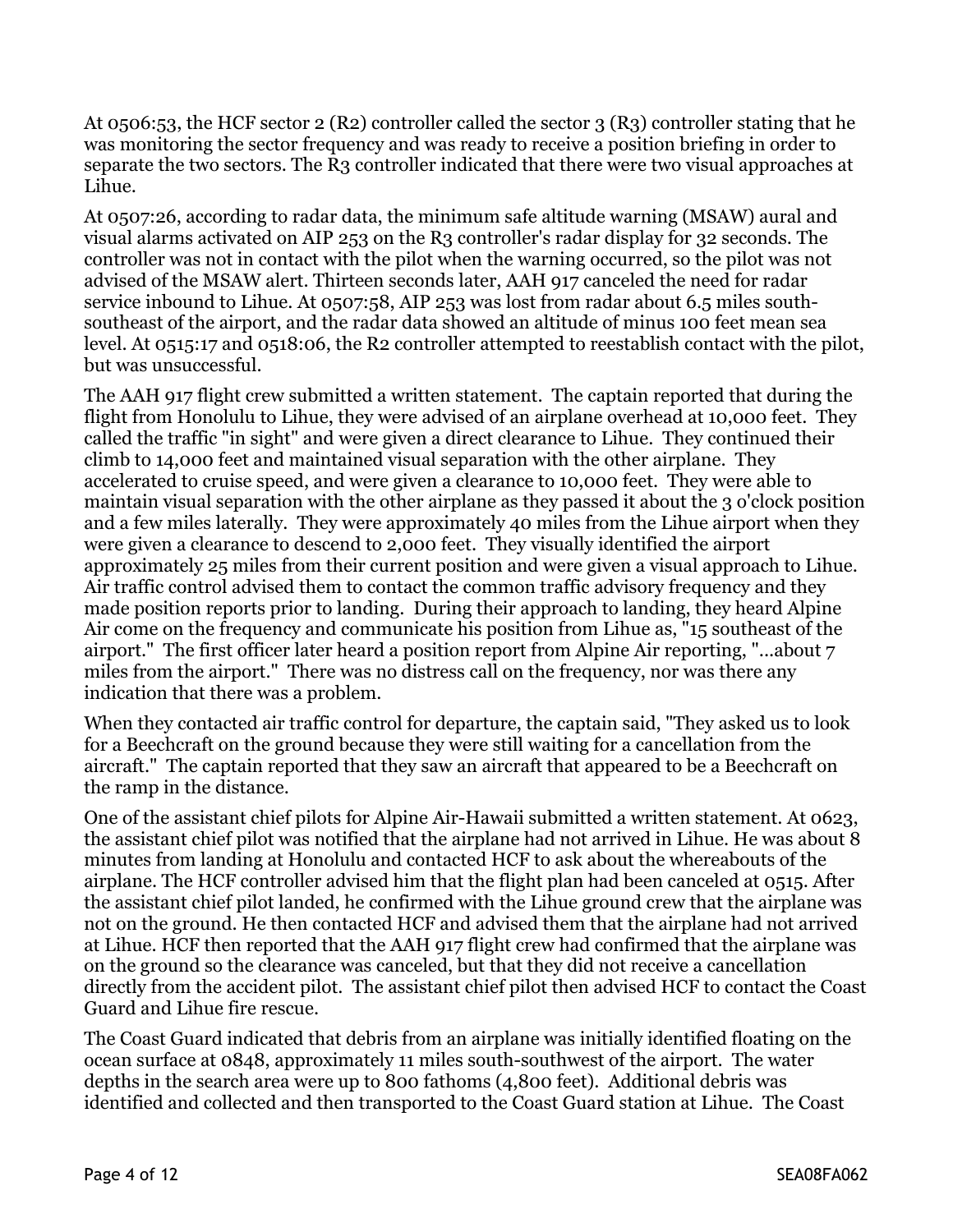#### Guard discontinued the search on the afternoon of January 15.

#### PERSONNEL INFORMATION

#### Pilot Information

The pilot, age 38, held an airline transport pilot certificate for multi-engine land issued on November 4, 2006, and was issued a type rating in the Beech 1900 on October 12, 2007. The pilot also held a type rating for a Bombardier CL-65 with second-in-command privileges. In addition, the pilot held a flight instructor certificate for single-engine land. The pilot held a first-class airman medical certificate issued on January 7, 2008, with no limitations. On the medical application, the pilot reported 3,000 hours total pilot time, with 300 hours accrued during the past 6 months.

#### 72-Hour History

According to those who had spent time with the pilot over the 72 hours leading up to the accident, nothing appeared unusual in the pilot's daily activities. On Friday, January 11, he completed a flight at 0650, and spent the day sleeping and relaxing. He went surfing and had dinner with his family. The pilot then flew four flights. He began these flights on January 12 at 0145, and then had a rest period in Lihue from 0425 until his next scheduled flight at 1725.

The following morning the pilot slept until about 1300, and then went to the beach with his girlfriend. They ate about 1600 and then were sleeping about 1800. The pilot left for work earlier than normal on Sunday night because he had to make an extra stop on his way to the airport. The pilot contacted his girlfriend at 1230 and told her that the flight would be delayed due to the lack of mail, and that he was going to sleep until his next flight.

Alpine personnel working the morning of the accident flight reported that the pilot arrived to the office about midnight. He appeared to be in good spirits and alert. The pilot's first flight to Lihue had been canceled due to a low volume of mail. The pilot slept for approximately 2 hours before getting ready for the accident flight.

#### AIRPLANE INFORMATION

The airplane, a Hawker Beechcraft Corporation 1900C, was manufactured in 1989. According to the airplane's Federal Aviation Administration (FAA) Aircraft Airworthiness file, it was powered by two Pratt and Whitney PT6A-65B engines equipped with Hartzell HC-B4MP propellers. Review of copies of maintenance logbook records showed a routine inspection was completed on November 11, 2007, at a total airframe time of 19,123.9 hours. The last available Aircraft Flight and Maintenance Log entry dated January 12, 2008, showed that the airplane had accrued 19,194.9 hours.

The airplane was not equipped with a ground proximity warning system, and altitude was monitored using the altimeter. Company pilots also reported using the precision approach path indicator (PAPI) and instrument landing system (ILS) glide slope for guidance when flying into Lihue.

The load manifest for the flight was not located. Using the previous flight's load manifest sheet, investigators calculated an estimate loading for the accident flight. On January 12, the airplane's last flight prior to the accident flight, the airplane departed Lihue with 1,800 pounds of fuel. The flight from Lihue to Honolulu would have consumed about 600 pounds of fuel. Fueling records from Honolulu showed that the airplane was fueled with 1,150 pounds of fuel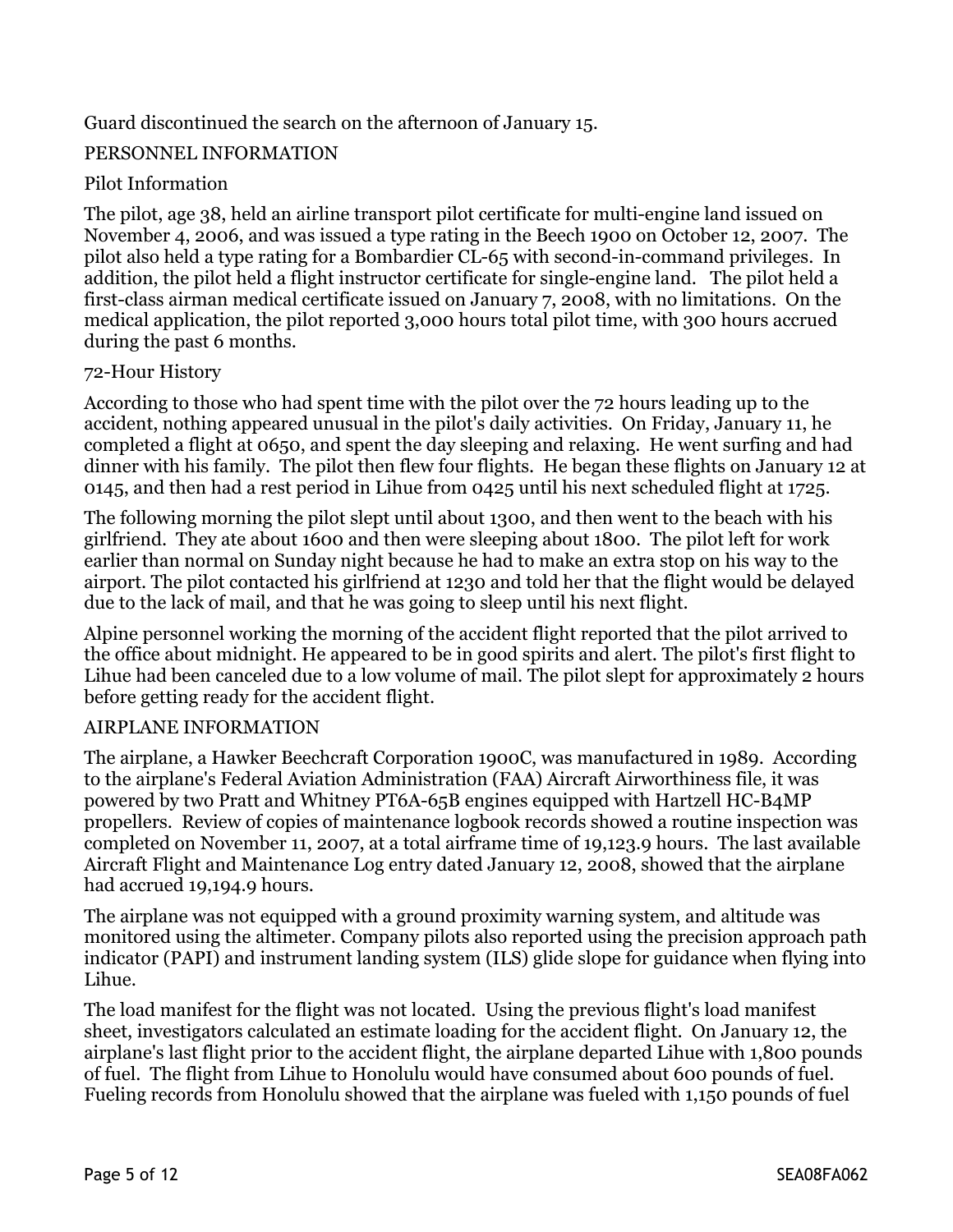on January 14, for a total of 2,350 pounds. According to the USPS, the airplane was carrying 4,186 pounds of mail. Using the crew weight previously entered by the pilot, the ramp weight of the airplane was 16,098 pounds, with a takeoff weight of 15,988 pounds. The landing weight would have been about 15,388 pounds.

#### WRECKAGE AND IMPACT INFORMATION

Pieces of the wreckage were recovered by the Coast Guard and brought to a secure storage facility. An FAA inspector examined the wreckage initially, and then a Safety Board investigator performed a follow up examination. These pieces included the front cabin door, the rear cargo door, various personnel effects of the pilot, a life raft, approximately half of the mail (in weight) that was being transported, and one of the landing gear. Multiple smaller pieces were also recovered. In June, two fiberglass pieces of the wreckage were identified on the shore of Niihau. In November, landing gear presumed to be from the accident airplane washed ashore on the island of Kauai.

#### METEOROLOGICAL INFORMATION

The following weather conditions were reported at Lihue Airport at 0453: wind from 030 degrees at 23 knots with gusts to 27 knots, 10 miles visibility, cloud layers scattered at 4,100 feet and overcast at 5,500 feet, temperature 20 degrees Celsius, dew point 13 degrees Celsius, and the altimeter setting was 30.13 inches of Mercury.

A Surface Analysis chart prepared by the National Weather Service (NWS) National Centers for Environmental Prediction (NCEP) for 1400 January 13 and 0200 January 14 showed a cold front moving through the islands and a northerly-northeasterly low-level air flow behind the front.

The Kauai Weather Surveillance Radar-1988, Doppler (PHKI WSR-88D), which was located about 13 nautical miles from the accident location, showed reflectivity returns. The radar beam center at the lowest scan (0.5-degree) in vicinity of the accident location was at approximately 1,100 feet msl. In addition, the maximum reflectivity near the accident location was approximately 20 decibels of Z (dBZ).

#### AIRPORT INFORMATION

An Airport Duty Operations Controller was conducting an airport inspection while the accident airplane was approaching the airport. He recalled that he heard a pilot who identified himself as Alpine Air state that he was, "...landing 35 and 7 miles out." Airport personnel reported that the runway lights, medium intensity approach lighting system with runway alignment indicator lights (MALSR), and PAPI lights for runway 35, were functional at the time of the accident.

#### ORGANIZATIONAL AND MANAGEMENT INFORMATION

Alpine Air has been operating since 1975, and is based in Provo, Utah. They operate cargo routes in Montana, North Dakota, South Dakota, Hawaii, and Washington. Alpine Air has been operating in Hawaii since April of 2004. Their Hawaiian base is located at Honolulu International Airport where they employ 14 pilots, 10 maintenance personnel, 1 office manager, and 1 station manager. At the time of the accident, the Hawaii operations included four Beech 1900C airplanes, and four Beech 99 airplanes.

The Hawaii base consists of two Assistant Chief Pilots and a shop manager. The two Assistant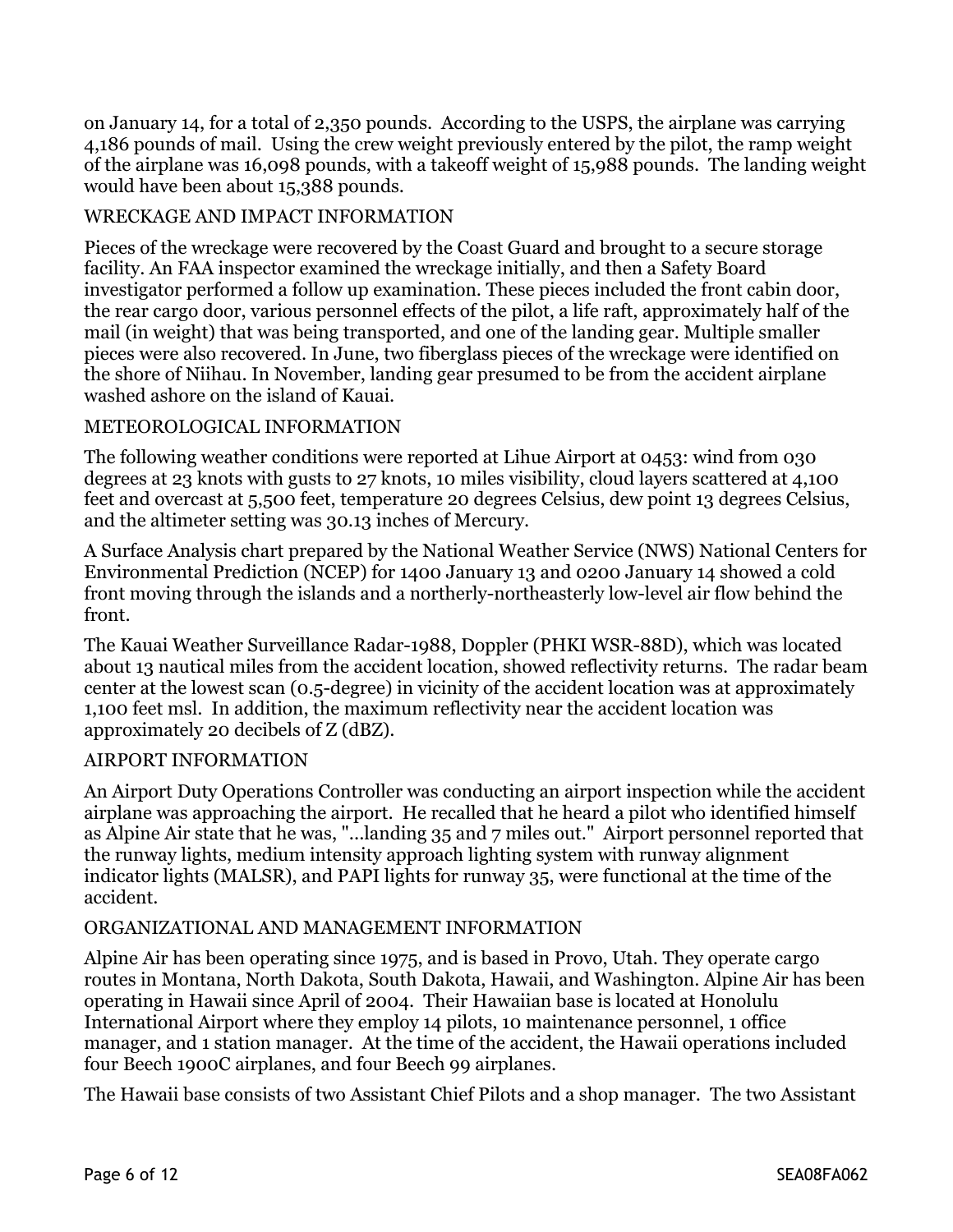Chief Pilots, report directly to the operations manager (Chief Pilot) located in Provo, who visits the Hawaii base two times per year. The shop manager reports directly to the Director of Maintenance in Provo, who visits the Hawaii base three times a year. In addition, the General Manager for Alpine Air visits the Hawaii base every other month. All pilot ground training is conducted in Provo, and all flight checks and check rides are performed at the Hawaii base.

According to the General Operations Manual for Alpine, "When an aircraft is overdue and unreported and there is reason to believe that the aircraft is in distress or has been involved in an accident, accident notification procedures will be followed."

The Salt Lake City Federal Aviation Administration Flight Standards District Office (FSDO) provides oversight for Alpine Air. The Honolulu FSDO had assigned a Geographic Operations Inspector (GOI) who retired in September of 2007. According to Alpine Air, a new GOI had not been assigned.

#### ADDITIONAL INFORMATION

#### Human Performance Observational Study

A Safety Board human performance investigator traveled from Honolulu International Airport to Lihue Airport to document the nighttime visual cues as seen from several airborne fixes located near the ground track of the accident airplane. The observation was conducted during dark, night visual meteorological conditions. The human performance investigator occupied a cockpit jump seat on an airplane during the observation.

During the observation flight, very low levels of celestial illumination were observed. The ocean was completely dark. The lights on the island were grouped into two distinct areas during the approach into the airport: a bright area northeast of the Ha'upu Range (to the right) and a fainter area southwest of the Ha'upu Range (to the left). No other lights were visible and all of the unlit terrain was completely dark. As the airplane flew from the NAPUA fix toward MORKE, and then onto AKULE, a very faint patch of illumination was visible a few thousand feet above the coastline. However, the only real external visual cues were the two lighted areas on either side of the flight crews' forward field of view. These areas provided some outside visual indication of changes in bank while flying toward the mountain range, but the lack of any other external visual cues, and the absence of a discernible horizon make it impossible to determine, with certainty, whether the airplane was level or descending without looking at the flight instruments. As the airplane intercepted the localizer for the runway 35 instrument landing system (ILS) approach, the airplane headed toward the bright area of lights northeast of the Ha'upu Range, with the fainter area of lights southwest of the mountains no longer visible in the pilots' forward field of view.

#### Airplane Performance Study

A Safety Board vehicle performance engineer completed a performance study for the accident flight. The calculated accident flight ground track was overlaid on a map image, compared to the ground track data from previous flights accomplished by the accident pilot, and annotated with air traffic control events. The ground speed and rate of climb values derived from the radar data from each flight were plotted. Radar data, wind data, estimated airplane configuration (flaps, weight, center of gravity) were used with Beechcraft 1900C aerodynamic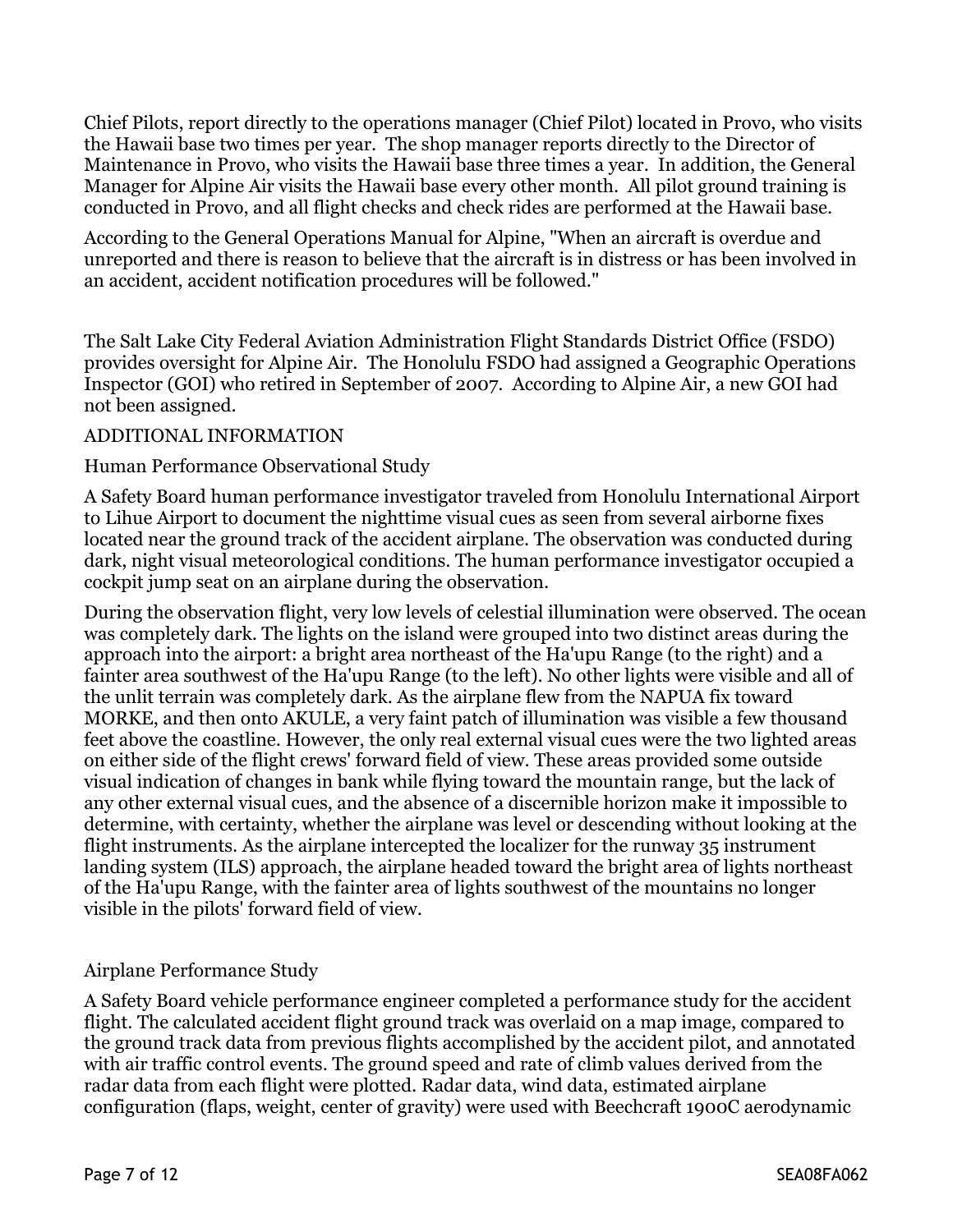and thrust data to estimate the airplane's roll, pitch, and heading angles required to match the accident flight trajectory. The simplified integrated flight path results indicate that the accident flight trajectory could have been flown using calibrated airspeeds ranging from about 170 to 260 knots, small angles of attack, pitch angles between plus 3 degrees and minus 7 degrees, bank angles between plus or minus 20 degrees, small angles of sideslip, and engine power within expected boundaries.

#### Air Traffic Control Information

FAA Order 7110.65, paragraph 5-4-22, Visual Approach, states, "A visual approach is conducted on an IFR flight plan and authorizes a pilot to proceed visually and clear of clouds to the airport. Either the pilot must have the airport or the preceding identified aircraft in site. This approach must be authorized and controlled by the appropriate ATC control facility. Reported weather at the airport must have a ceiling at or above 1,000 feet and visibility 3 miles or greater. Visual approaches are an IFR procedure conducted under IFR in visual meteorological conditions. Cloud clearance requirements of 14 CFR 91.155 are not applicable, unless required by operation specification. When visually following a preceding aircraft, acceptance of the visual approach clearance constitutes acceptance of pilot responsibility for maintaining a safe approach interval and adequate wake turbulence separation." In addition, it states, "Authorization to conduct a visual approach is an IFR authorization and does not alter IFR flight plan cancellation responsibility."

According to the Aeronautical Information Manual, "Canceling IFR Flight Plan," paragraph 5- 1-14 states, in part, "If operating on an IFR flight plan to an airport where there is no functioning control tower, the pilot must initiate cancellation of the IFR flight plan. This can be done after landing if there is a functioning FSS [flight service station] or other means of direct communications with ATC."

FAA Order 7110.65, section 3, paragraph 10-3-1, states the following:

a. Consider an aircraft to be overdue, initiate the procedures stated in this section, and issue an ALNOT [Alert Notice] when neither communications nor radar contact can be established and 30 minutes have passed since:

NOTE- the procedures in this section also apply to an aircraft referred to as "missing" or "unreported."

1. Its ETA [estimated time of arrival] over a specified or compulsory reporting point or at a clearance limit in your area.

2. Its clearance void time.

b. If you have reason to believe that an aircraft is overdue prior to 30 minutes, take appropriate action immediately.

c. The Center in whose area the aircraft is first unreported or overdue will make these determinations and takes any subsequent action required.

Alpine Air Training Manual

The Alpine Air Training Manual provided the following information, in part, to pilots:

"Night flight operations are an integral part of Part 135 operations. Unfortunately, statistics prove that the possibility of an aviation accident is much higher during night time than during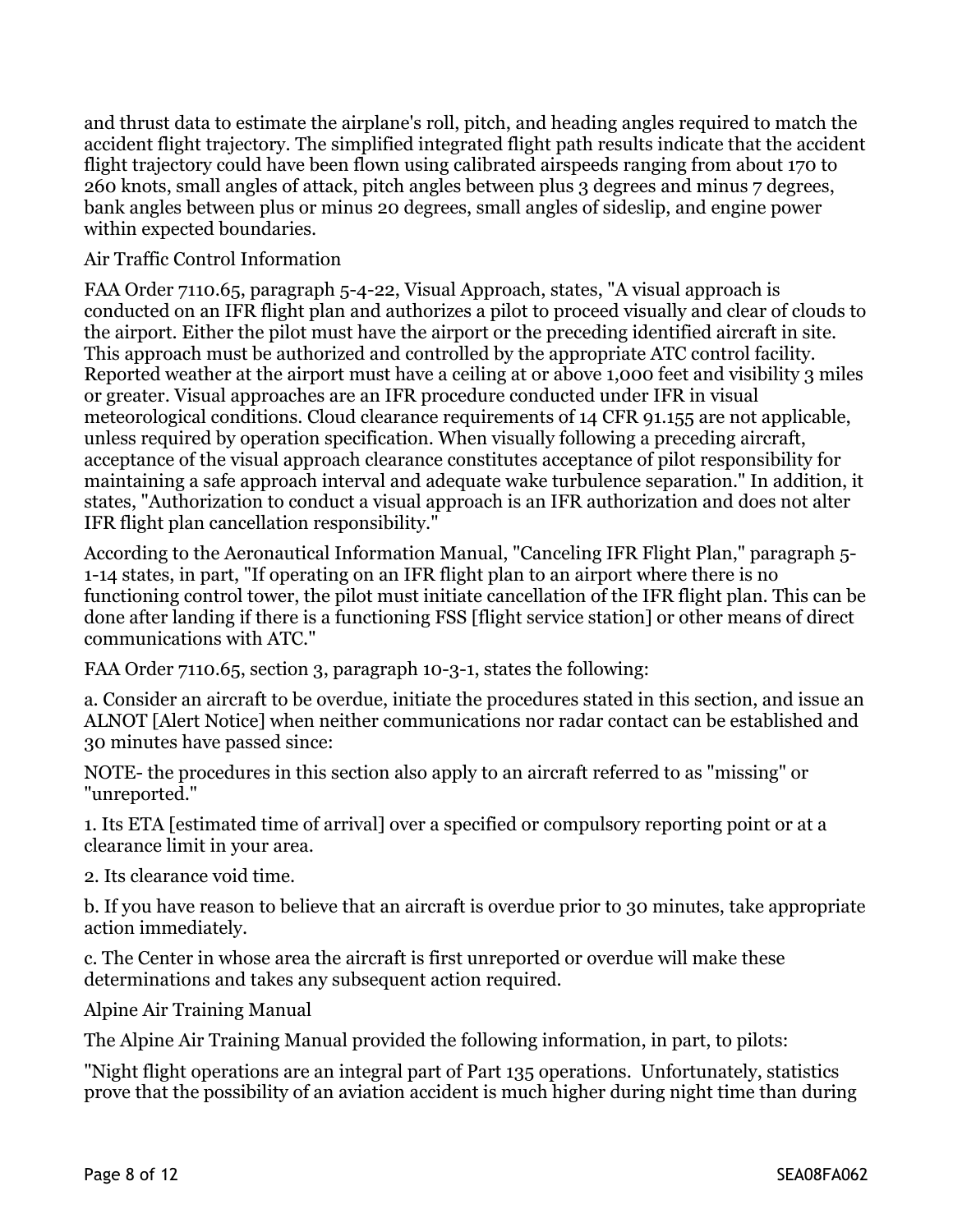the day. Additionally, it has been proven that an accident is many more times likely on a moonless night than on a moonlit night. Some of the reasons for this increase in accidents are; (1) Differences in night vision as opposed to day vision, (2) Lack of outside visual cues, (3) increased probability of inadvertent encounters with hazardous weather conditions, (4) visual illusions, etc."

"At night it becomes possible to see lights from a great distance, this could cause a false sense of security that can result in the pilot beginning a descent to the intended airport too early. If the pilot has not reviewed, or is unfamiliar with the terrain features around that airport the result could be disastrous. However, being able to see lights at great distances does have advantages also. Beside the ability to locate the airport from many miles out, it can also be easier to see other aircraft, but care must be taken to realize that at times the aircraft position lights can blend into the stars or the lights of a city below, making detection very difficult."

"Spatial disorientation occurs when the brain receives conflicting messages from the sensory organs, which results in the pilot's inability to correctly determine the position, attitude, or motion of the aircraft in relation to the earth's surface. This is of extreme importance to pilots, considering that studies have shown that spatial disorientation is the leading physiological cause of fatal aircraft accidents, and is suspected to be involved in almost 1/3 of all fatal aircraft accidents. Therefore, it behooves pilots to understand the cause and corrective action of spatial disorientation."

"The brain tries to determine the body's orientation to the earth's surface through input from three main senses: (1) vision, (2) vestibular and, (3) kinesthetic. As can be seen, when the visual sense is reduced or lost, the other senses are ineffective in properly determining orientation."

#### Sun and Moon Data

According to the US Naval Observatory Astronomical Applications Department, on Monday, January 14, the beginning of civil twilight was at 0655, and sunrise was at 0719. On January 13, the moon was a waxing crescent and 29 percent of its visible disk was illuminated.

#### **History of Flight**

**Approach-IFR final approach** Controlled flight into terr/obj (CFIT) (Defining event)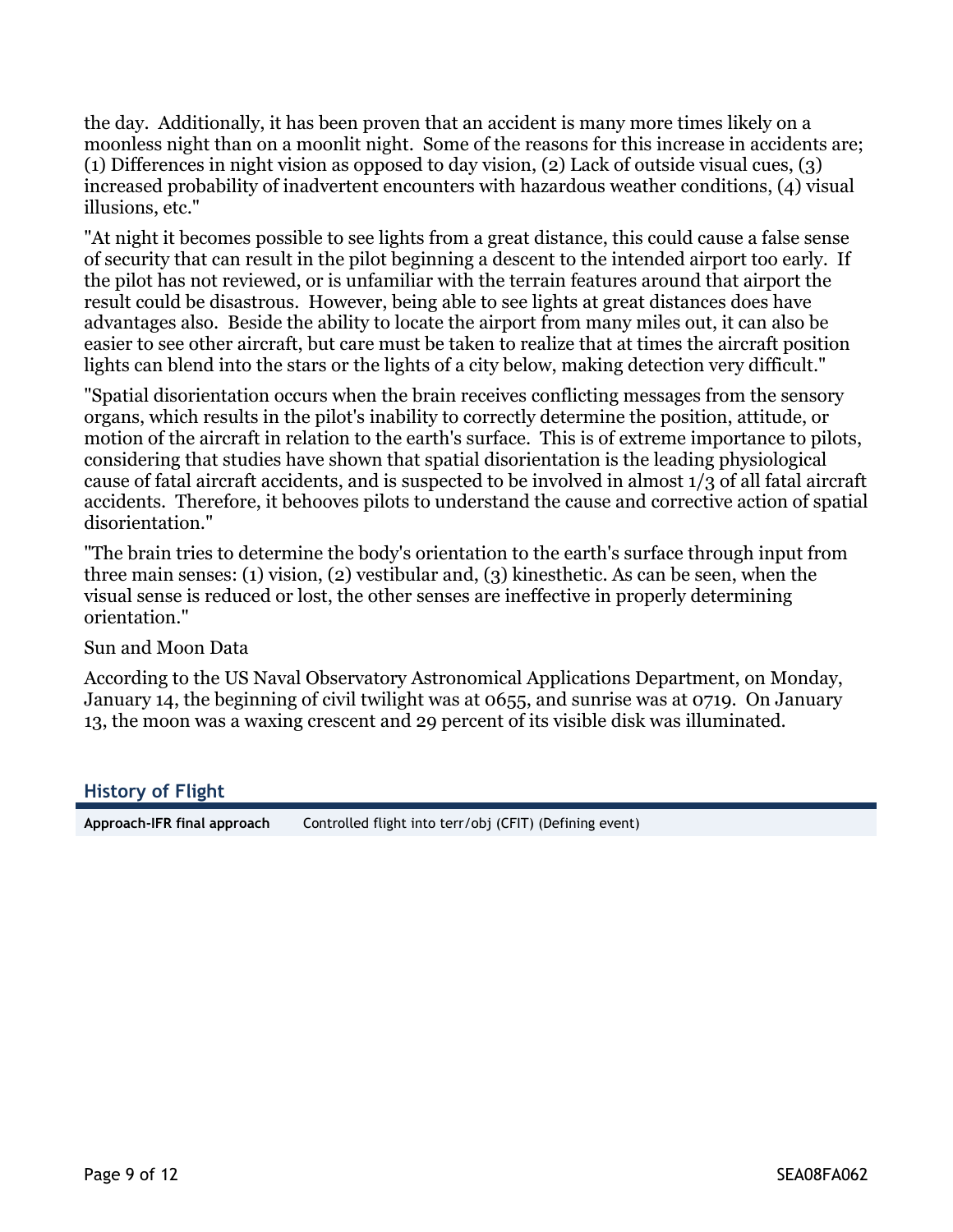### **Pilot Information**

| Certificate:                     | Airline Transport; Flight<br>Instructor; Commercial                                                                                                         | Age:                              | 38, Male                      |
|----------------------------------|-------------------------------------------------------------------------------------------------------------------------------------------------------------|-----------------------------------|-------------------------------|
| Airplane Rating(s):              | Multi-engine Land; Single-engine<br>Land                                                                                                                    | Seat Occupied:                    | Left                          |
| <b>Other Aircraft Rating(s):</b> | None                                                                                                                                                        | <b>Restraint Used:</b>            | Seatbelt, Shoulder<br>harness |
| Instrument Rating(s):            | Airplane                                                                                                                                                    | <b>Second Pilot Present:</b>      | No                            |
| Instructor Rating(s):            | Airplane Single-engine                                                                                                                                      | <b>Toxicology Performed:</b>      | <b>No</b>                     |
| <b>Medical Certification:</b>    | Class 1 Without<br>Waivers/Limitations                                                                                                                      | <b>Last Medical Exam:</b>         | 01/01/2008                    |
| <b>Occupational Pilot:</b>       | Yes.                                                                                                                                                        | Last Flight Review or Equivalent: | 10/01/2007                    |
| <b>Flight Time:</b>              | 3098 hours (Total, all aircraft), 1480 hours (Total, this make and model), 110 hours (Last 90<br>days, all aircraft), 32 hours (Last 30 days, all aircraft) |                                   |                               |

## **Aircraft and Owner/Operator Information**

| Aircraft Manufacturer:            | Hawker Beechcraft<br>Corporation                              | <b>Registration:</b>                  | <b>N410UB</b>            |
|-----------------------------------|---------------------------------------------------------------|---------------------------------------|--------------------------|
| Model/Series:                     | 1900C                                                         | <b>Aircraft Category:</b>             | Airplane                 |
| <b>Year of Manufacture:</b>       |                                                               | <b>Amateur Built:</b>                 | <b>No</b>                |
| Airworthiness Certificate:        | Normal                                                        | Serial Number:                        | $UC-70$                  |
| Landing Gear Type:                | Retractable - Tricycle                                        | Seats:                                | $\overline{2}$           |
| Date/Type of Last Inspection:     | 11/01/2007, Continuous<br>Airworthiness                       | <b>Certified Max Gross Wt.:</b>       | 16600 lbs                |
| Time Since Last Inspection:       | 73 Hours                                                      | Engines:                              | 2 Turbo Prop             |
| Airframe Total Time:              | 19123.9 Hours                                                 | <b>Engine Manufacturer:</b>           | Pratt and Whitney        |
| ELT:                              | C91 installed, activated, did<br>not aid in locating accident | <b>Engine Model/Series:</b>           | PT6A-65B                 |
| <b>Registered Owner:</b>          | Alpine Aviation Inc.                                          | <b>Rated Power:</b>                   | 1100 hp                  |
| Operator:                         | Alpine Aviation Inc.                                          | Air Carrier Operating<br>Certificate: | On-demand Air Taxi (135) |
| <b>Operator Does Business As:</b> | Alpine Air                                                    | <b>Operator Designator Code:</b>      | <b>TIMA</b>              |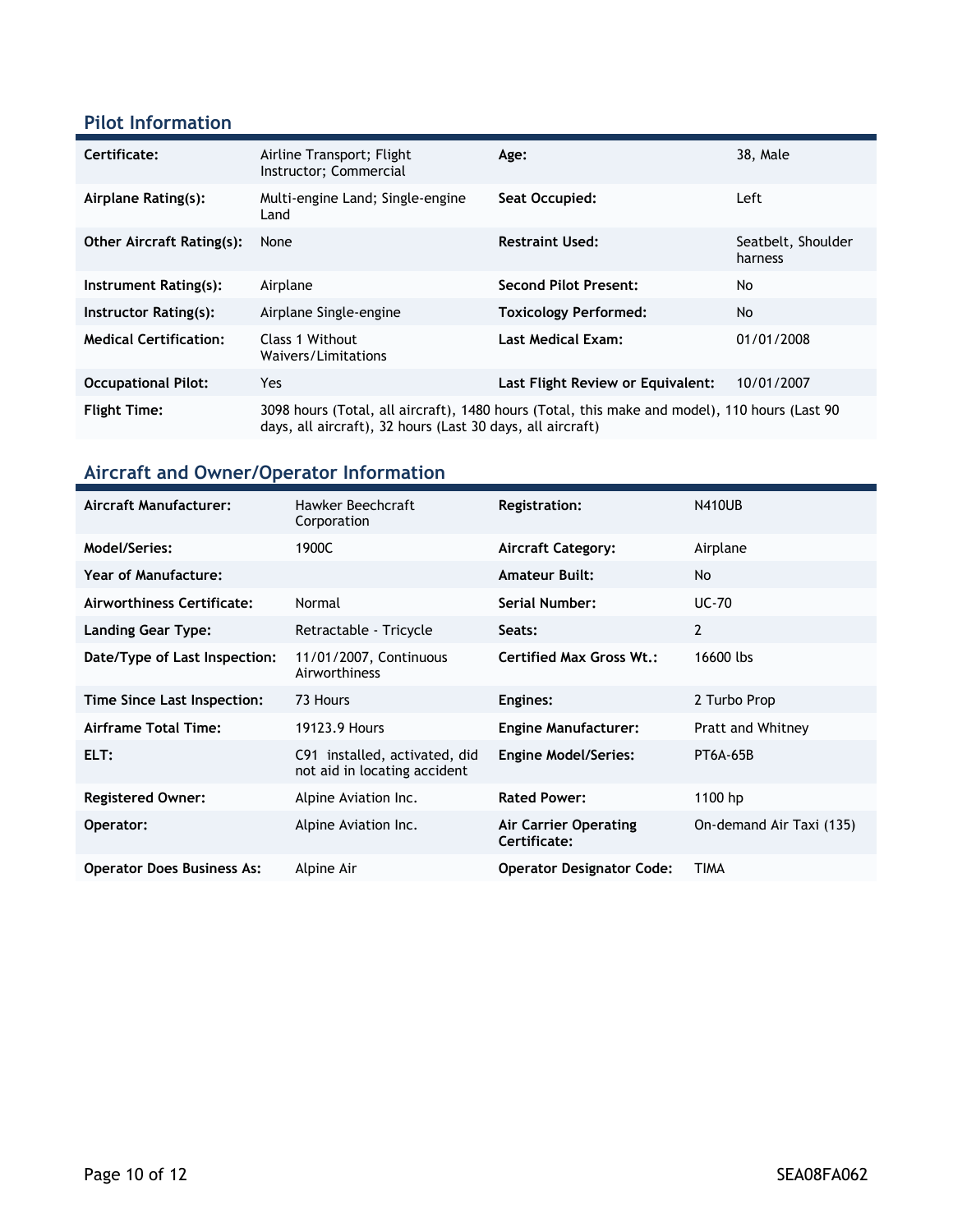## **Meteorological Information and Flight Plan**

| <b>Conditions at Accident Site:</b>     | <b>Visual Conditions</b>         | <b>Condition of Light:</b>    | Night/Dark  |
|-----------------------------------------|----------------------------------|-------------------------------|-------------|
| <b>Observation Facility, Elevation:</b> | HLI, 153 ft msl                  | <b>Observation Time:</b>      | 0453 HST    |
| Distance from Accident Site:            | 7 Nautical Miles                 | Direction from Accident Site: | $180^\circ$ |
| <b>Lowest Cloud Condition:</b>          | Scattered / 4100 ft agl          | <b>Temperature/Dew Point:</b> | 20°C / 13°C |
| Lowest Ceiling:                         | Overcast / 5500 ft agl           | Visibility                    | 10 Miles    |
| Wind Speed/Gusts, Direction:            | 23 knots/27 knots, 30°           | Visibility (RVR):             |             |
| <b>Altimeter Setting:</b>               | 30.13 inches Hg                  | Visibility (RVV):             |             |
| <b>Precipitation and Obscuration:</b>   | No Obscuration; No Precipitation |                               |             |
| <b>Departure Point:</b>                 | Honolulu, HI (HNL)               | Type of Flight Plan Filed:    | <b>IFR</b>  |
| Destination:                            | Lihue, HI (LIH)                  | <b>Type of Clearance:</b>     | <b>IFR</b>  |
| <b>Departure Time:</b>                  | 0443 HST                         | Type of Airspace:             |             |

## **Airport Information**

| Airport:                    | Lihue (LIH) | <b>Runway Surface Type:</b>      |                  |
|-----------------------------|-------------|----------------------------------|------------------|
| <b>Airport Elevation:</b>   |             | <b>Runway Surface Condition:</b> |                  |
| Runway Used:                | N/A         | IFR Approach:                    | Visual           |
| <b>Runway Length/Width:</b> |             | <b>VFR Approach/Landing:</b>     | <b>Full Stop</b> |

## **Wreckage and Impact Information**

| Crew Injuries:      | 1 Fatal | Aircraft Damage:           | Destroyed             |
|---------------------|---------|----------------------------|-----------------------|
| Passenger Injuries: | N/A     | <b>Aircraft Fire:</b>      | None                  |
| Ground Injuries:    | N/A     | <b>Aircraft Explosion:</b> | None                  |
| Total Injuries:     | 1 Fatal | Latitude, Longitude;       | 21.850556, 159.324167 |

#### **Administrative Information**

| Investigator In Charge (IIC):            | Kristi Dunks                                                                                                                                                                                                                                                                                                                                       | <b>Adopted Date:</b> | 05/06/2009 |
|------------------------------------------|----------------------------------------------------------------------------------------------------------------------------------------------------------------------------------------------------------------------------------------------------------------------------------------------------------------------------------------------------|----------------------|------------|
| <b>Additional Participating Persons:</b> | Michael Spencer; Federal Aviation Administration; Honolulu, HI                                                                                                                                                                                                                                                                                     |                      |            |
|                                          | Paul Yoos; Hawker Beechcraft; Wichita, KS<br>Bill Distefano; Alpine Air, Inc.; Provo, UT<br>Peter Trono; National Air Traffic Controllers Association; Palmdale, CA                                                                                                                                                                                |                      |            |
|                                          |                                                                                                                                                                                                                                                                                                                                                    |                      |            |
|                                          |                                                                                                                                                                                                                                                                                                                                                    |                      |            |
| <b>Publish Date:</b>                     | 09/17/2009                                                                                                                                                                                                                                                                                                                                         |                      |            |
| <b>Investigation Docket:</b>             | NTSB accident and incident dockets serve as permanent archival information for the NTSB's<br>investigations. Dockets released prior to June 1, 2009 are publicly available from the NTSB's<br>Record Management Division at pubing@ntsb.gov, or at 800-877-6799. Dockets released after<br>this date are available at http://dms.ntsb.gov/pubdms/. |                      |            |